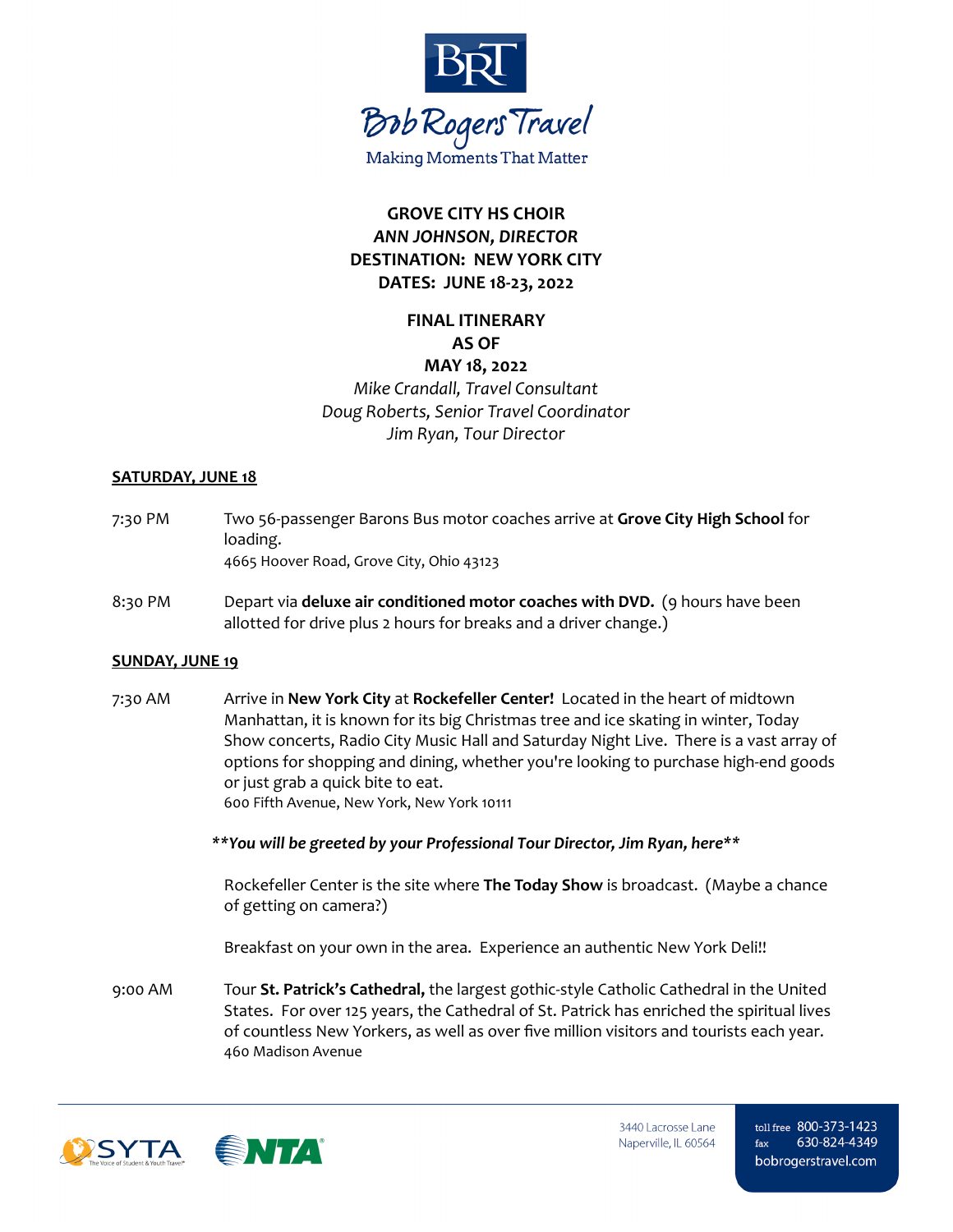

| 10:00 AM | Take the Radio City Music Hall Backstage Tour at Rockefeller Center. Opened in<br>1932, the largest theater in the US has an opulent Art Deco interior. Once a movie<br>palace, it now hosts a variety of musical performances and special events, such as the<br>Tony Awards and the MTV Video Music Awards. The annual Christmas Show<br>starring the world famous Rockettes, 36 long-legged dancers, is a New York tradition.<br>1260 Avenue of the Americas<br>Group #1 (25 people)<br>10:00 AM<br>Group $#2$ (25 people)<br>10:15 AM<br>$\bullet$<br>Group #3 (25 people)<br>10:30 AM<br>Please have groups divided ahead of time and meet in the lobby 15 minutes prior to tour time. |
|----------|---------------------------------------------------------------------------------------------------------------------------------------------------------------------------------------------------------------------------------------------------------------------------------------------------------------------------------------------------------------------------------------------------------------------------------------------------------------------------------------------------------------------------------------------------------------------------------------------------------------------------------------------------------------------------------------------|
|          | Take some time in the Fifth Avenue area to explore the sights and shops in the area.<br>From stores like Louis Vuitton, Tiffany's, Gucci, and Versace, to the NBA Store, and<br>the famous Apple Store, there are enough over-the-top shopping opportunities here<br>to satisfy everyone's taste.                                                                                                                                                                                                                                                                                                                                                                                           |
| 1:00 PM  | Transfer to Grand Central Station for lunch on your own. One of the world's great<br>rail terminals, is New York's most visited with 500,000 people passing through it<br>daily. It features 15 restaurants and over 40 shops, the New York City Transit<br>Museum and a gourmet food market.<br>42 <sup>nd</sup> Street, between Park & Lexington Avenues                                                                                                                                                                                                                                                                                                                                  |
|          | Walk to your theater for today's show.                                                                                                                                                                                                                                                                                                                                                                                                                                                                                                                                                                                                                                                      |
| 3:00 PM  | Today you will have your choice of shows:<br><b>MJ The Musical</b> at the Neil Simon Theater $-$ 30 tickets<br>$\bullet$<br>250 West 52 <sup>nd</sup> Street<br><b>Wicked</b> at the Gershwin Theater $-47$ tickets<br>221 West 51 <sup>st</sup> Street                                                                                                                                                                                                                                                                                                                                                                                                                                     |
| 6:00 PM  | Walk to your hotel to meet the coach and check-in for the evening<br><b>New York Marriott Marquis</b><br>1535 Broadway, New York, New York 10036<br>212-398-1900                                                                                                                                                                                                                                                                                                                                                                                                                                                                                                                            |
| 7:30 PM  | Enjoy dinner at RIU Theater Buffet.<br>West 46 <sup>th</sup> Street at Eighth Avenue                                                                                                                                                                                                                                                                                                                                                                                                                                                                                                                                                                                                        |
| 9:30 PM  | Experience Top of the Rock, the six-level observatory atop the Art Deco skyscraper,<br>30 Rockefeller Plaza which offers fantastic 360 degree views of the NYC skyline!<br>30 Rockefeller Plaza                                                                                                                                                                                                                                                                                                                                                                                                                                                                                             |



3440 Lacrosse Lane Naperville, IL 60564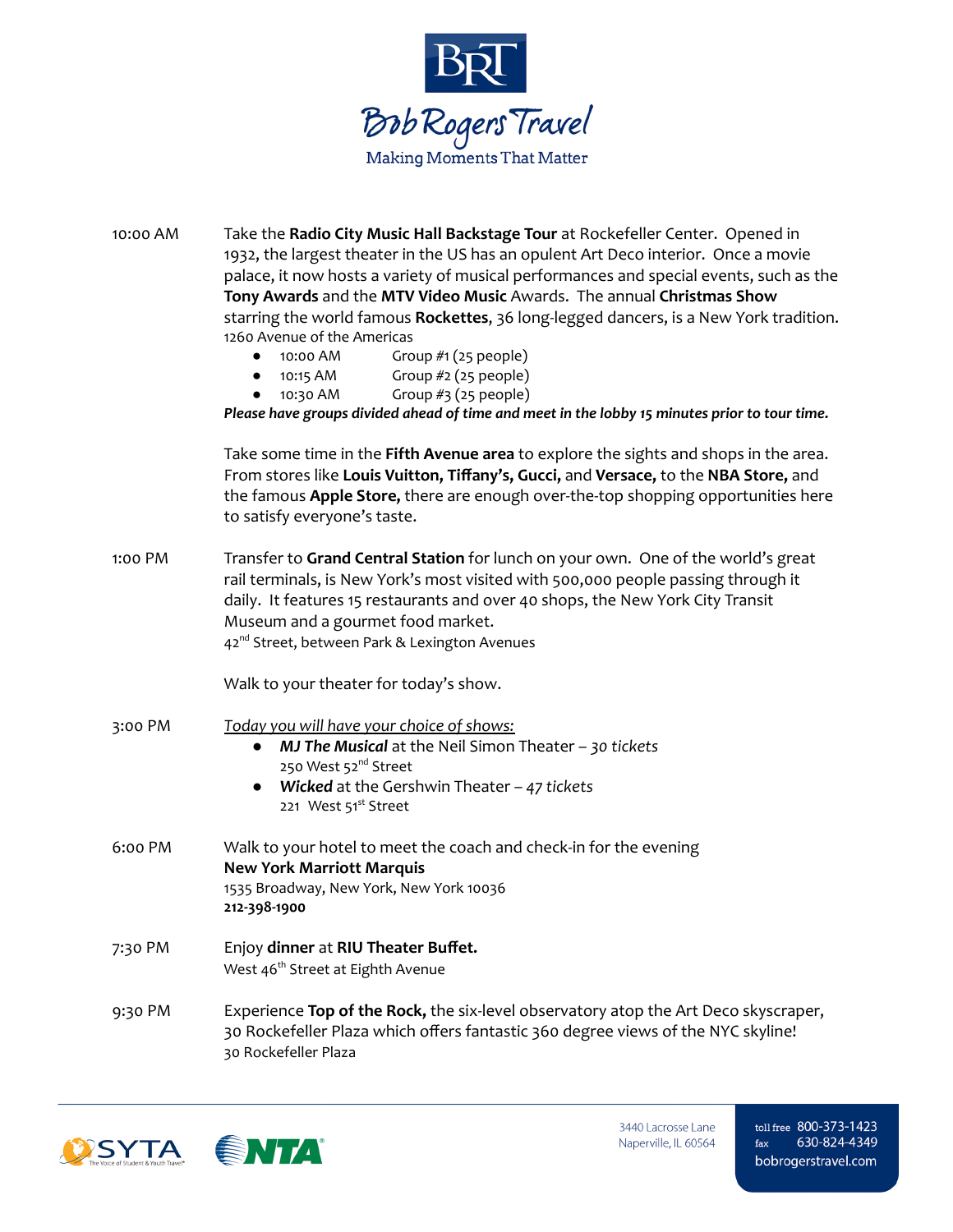

| 11:00 PM               | Return to the hotel for the evening.                                                                                                                                                                                                                                                                                                                                                                                                                                                                                                                       |  |
|------------------------|------------------------------------------------------------------------------------------------------------------------------------------------------------------------------------------------------------------------------------------------------------------------------------------------------------------------------------------------------------------------------------------------------------------------------------------------------------------------------------------------------------------------------------------------------------|--|
|                        | 1 Private Security Guard on duty - 10:30 PM-5:30 AM                                                                                                                                                                                                                                                                                                                                                                                                                                                                                                        |  |
| <b>MONDAY, JUNE 20</b> |                                                                                                                                                                                                                                                                                                                                                                                                                                                                                                                                                            |  |
|                        | A \$30 VISA Gift Card (\$10 each morning) is provided for breakfast in the area.                                                                                                                                                                                                                                                                                                                                                                                                                                                                           |  |
| 8:30 AM                | Arrive for your Chorus Rehearsal at Carroll Studios.<br>625 West 55 <sup>th</sup> Street, between 11 <sup>th</sup> & 12 <sup>th</sup> Avenues<br>Covid testing begins<br>8:30 AM<br>Rehearsal with piano<br>9:30-11:30 AM<br>$\bullet$                                                                                                                                                                                                                                                                                                                     |  |
| 11:30 AM               | Have some time in the Times Square area for souvenir shopping and lunch on your<br>own. Known as "The Crossroads of the World" and "The Great White Way," it is one<br>of the most popular commercial intersections in the world! Located in central<br>Manhattan at the junction of Broadway and Seventh Avenue, this popular NYC<br>attraction, is home to top destinations such as Broadway Theaters, ABC's Times<br>Square Studios, and the Ed Sullivan Theater (home of the Late Show with Stephen<br>Colbert).<br>42 <sup>nd</sup> Street & Broadway |  |
| 1:30 PM                | Transfer into the city and up Central Park West, traveling the length of beautiful<br>Central Park, to Morningside Heights, and home to St. John the Divine.                                                                                                                                                                                                                                                                                                                                                                                               |  |
| 2:30 PM                | Have a Special Performance by the Grove City HS Choir at the Cathedral of St. John<br>the Divine. The largest cathedral in the world, the 601-foot-long nave is the length of<br>two football fields, holding 5,000 worshippers, and the 162-foot-tall dome crossing,<br>could comfortably contain the Statue of Liberty.<br>1047 Amsterdam Avenue                                                                                                                                                                                                         |  |
| 3:30 PM                | Return to the hotel to freshen up for tonight's festivities.                                                                                                                                                                                                                                                                                                                                                                                                                                                                                               |  |
| 5:30 PM                | Transfer to Chelsea Piers to board your dinner cruise.<br>62 Chelsea Piers at 11 <sup>th</sup> Avenue & 21 <sup>st</sup> Street                                                                                                                                                                                                                                                                                                                                                                                                                            |  |
| 6:30 PM                | Boarding begins.                                                                                                                                                                                                                                                                                                                                                                                                                                                                                                                                           |  |

7:00 PM Enjoy your **Dinner/DJ Dance Cruise** experiencing the New York skyline from the waters of the Hudson River.



3440 Lacrosse Lane Naperville, IL 60564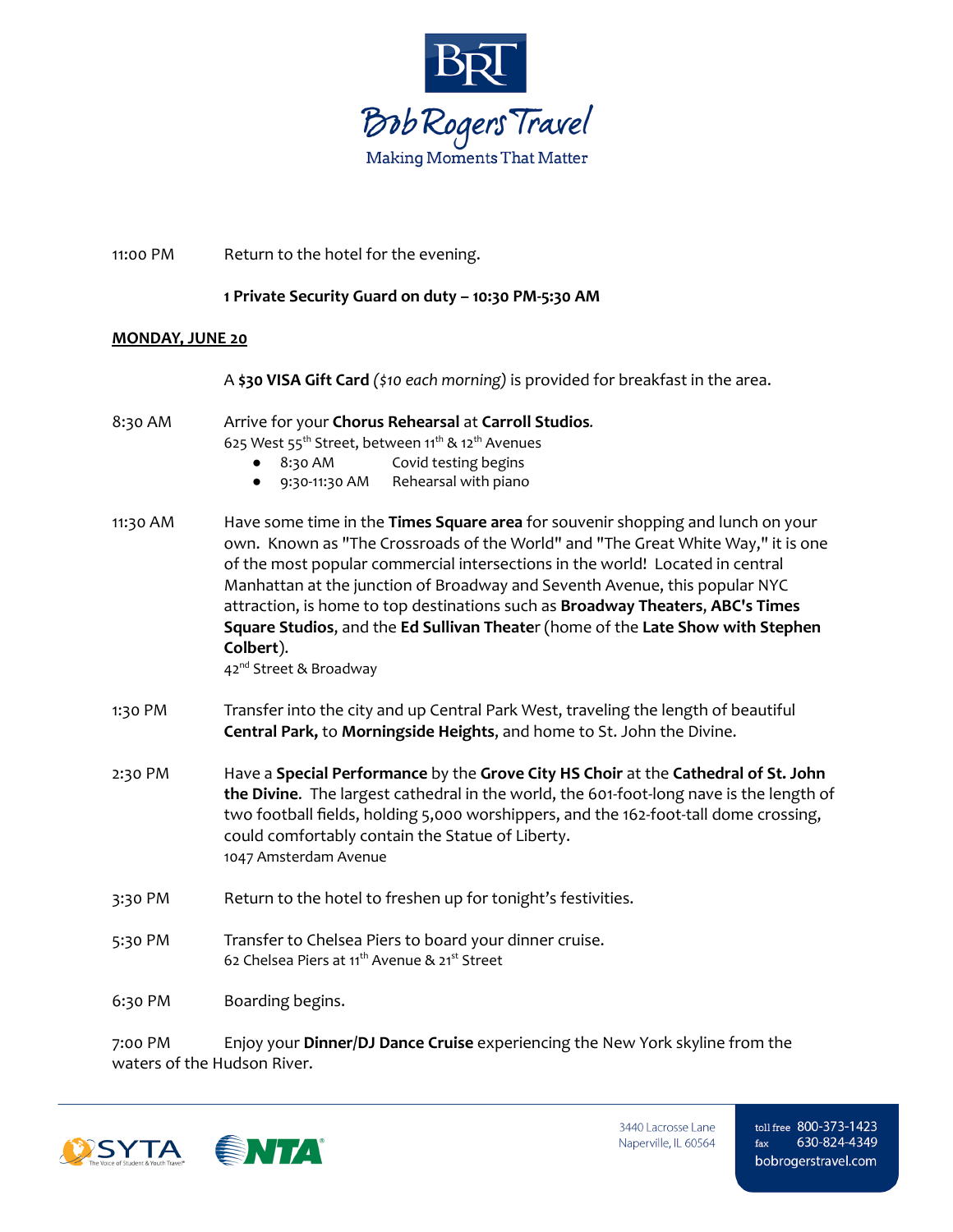

9:30 PM Return to the hotel for the evening.

### **1 Private Security Guard on duty – 10:30 PM-5:30 AM**

#### **TUESDAY, JUNE 21**

Enjoy **breakfast** in the area.

9:00 AM Board your coach for Central Park.

Take some time to explore and enjoy **Central Park.** This 843 acre urban oasis boasts several lakes, theaters, ice rinks, fountains, tennis courts, baseball fields, many playgrounds and other facilities. It is also home to the **Central Park Zoo** and the **Metropolitan Museum of Art**. Be sure to see **Strawberry Fields,** a living memorial to legendary Beatles member, John Lennon. Other highlights include **Bethesda Fountain, The Mall,** and **Bow Bridge.**

- 10:45 AM Visit the **Metropolitan Museum of Art,** one of New York City's most popular tourist attractions, welcoming over 5 million visitors a year. One of the world's largest and finest art museums, its collections include more than two million works of art spanning 5,000 years of world culture, from prehistory to the present and from every part of the globe. From ancient Egyptian vases and Roman statues to Tiffany stained glass and Rembrandt paintings, there is something for nearly everyone. 100 Fifth Avenue at 82<sup>nd</sup> Street
- 12:30 PM Have lunch on your own in the **Times Square** area.
- 2:00 PM **Chorus Dress Rehearsal** at **Carnegie Hall** *(pending scheduling by the festival).* 161 West 56<sup>th</sup> Street at Seventh Avenue ● 2:00-3:00 PM Dress Rehearsal
- 4:00 PM Enjoy an **Asian dinner** at **An'nam.** 234 West 48<sup>th</sup> Street

*Following dinner, return to the hotel to change for tonight's performance.*

- 7:00 PM The **Grove City HS Choir** performs at **Carnegie Hall***.* 881 Seventh Avenue
- 9:30 PM Enjoy your **Post Concert Celebration Reception Dinner** at the **Rosie O'Grady's** *(arranged by the festival company).*



3440 Lacrosse Lane Naperville, IL 60564 toll free 800-373-1423 630-824-4349  $fax$ bobrogerstravel.com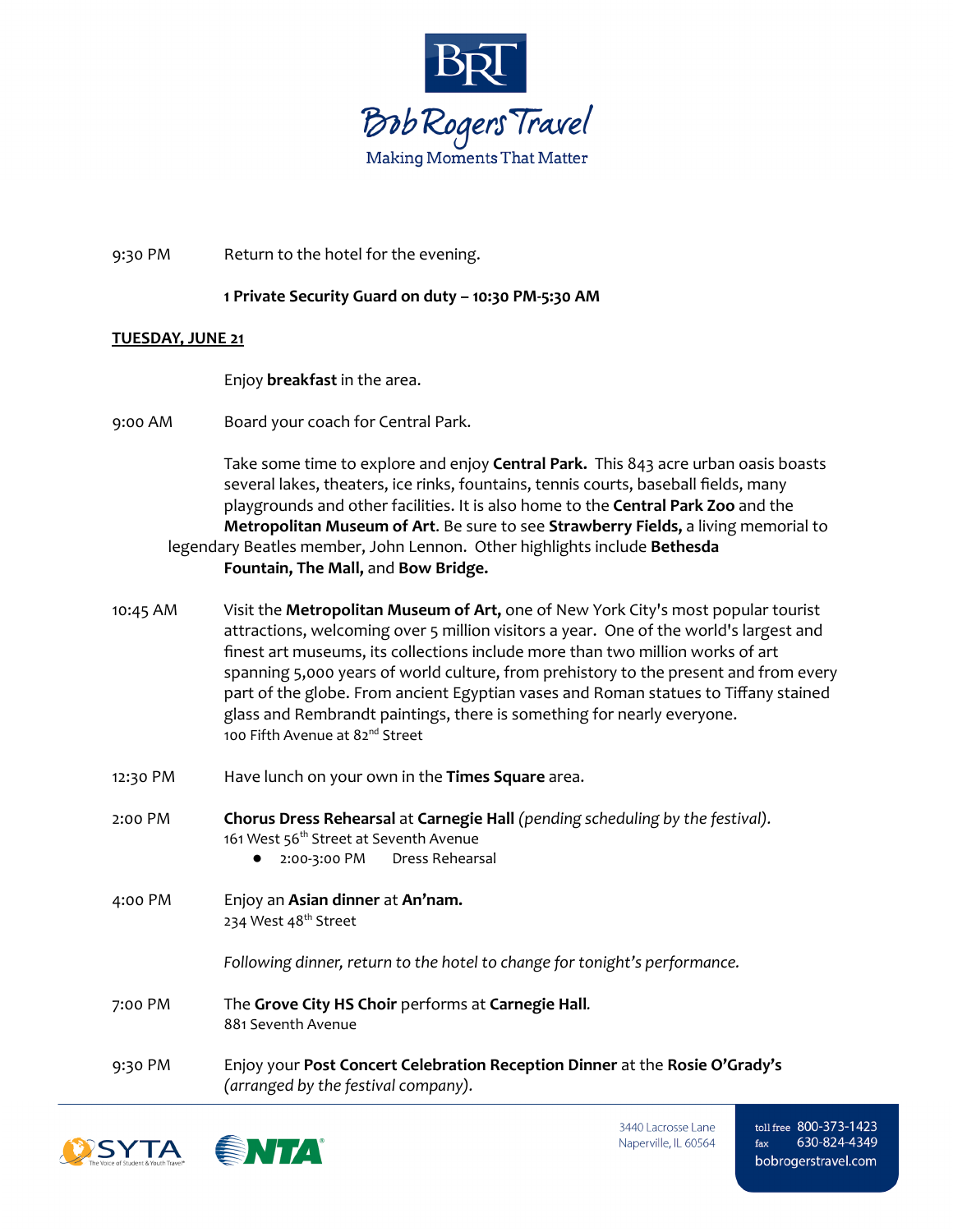

800 Seventh Avenue

11:30 PM Return to the hotel for the evening.

**1 Private Security Guard on duty – 10:30 PM-5:30 AM**

#### **WEDNESDAY, JUNE 22**

Enjoy **breakfast** in the area.

- 8:30 AM Check out of the hotel and load the luggage under the coach. Board your coaches for lower Manhattan and the Financial District.
- 9:30 AM Arrive in **Battery Park,** one of New York City's oldest public open spaces. Located at the tip of Manhattan overlooking New York Harbor, over 4 million people, including residents, office workers, school groups, and tourists from around the world annually visit the park and **Castle Clinton National Monument.** Battery Place, State Street & Whitehall Street
- 10:00 AM Board the **Staten Island Ferry,** where from the deck you will have a perfect view of **The Statue of Liberty** and **Ellis Island**. You'll see the skyscrapers and bridges of Lower Manhattan receding as you pull away and coming into focus again as you return. Whitehall Terminal, 1 Whitehall Street
- 11:30 AM Visit the **National September 11 th Memorial.** This 16-acre site features two enormous waterfalls and reflecting pools, each about an acre in size, set within the footprints of the original twin towers. Its design conveys a spirit of hope and renewal, and creates a contemplative space separate from the usual sights and sounds of a bustling metropolis. With more than More than 400 trees, the Memorial Plaza is one of the most eco-friendly plazas ever constructed. 200 Liberty Street
- 12:30 PM Transfer to the **Little Italy** and **Chinatown** area. You will have time to shop for New York City souvenirs and experience the many different ethnic tastes of these neighborhoods. Lafayette & Canal Streets
- 2:30 PM Experience an exclusive **Broadway Workshop** with Columbus native, **Beth Nicely Johnson,** Broadway cast member of, *Chicago, Something Rotten, Bullets Over Broadway, White Christmas,* and *Spamalot (arranged by the director).* Ripley Grier Studios, 939 Eighth Avenue at 56 th Street, Studio #4A

Transfer to the midtown area.



toll free 800-373-1423 630-824-4349  $fax$ bobrogerstravel.com